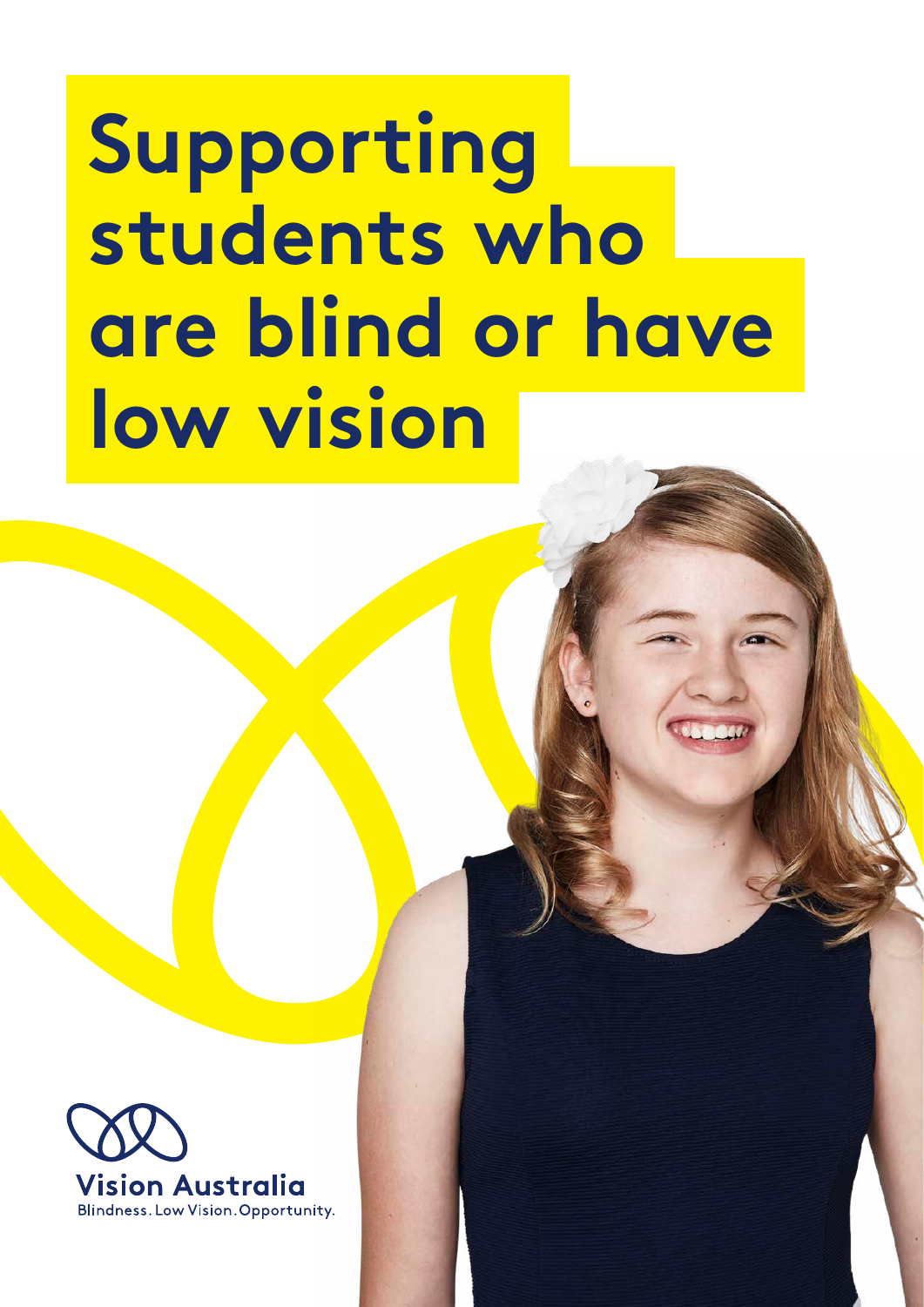

 Page 2 Vision Australia client On the cover: **Chloe,**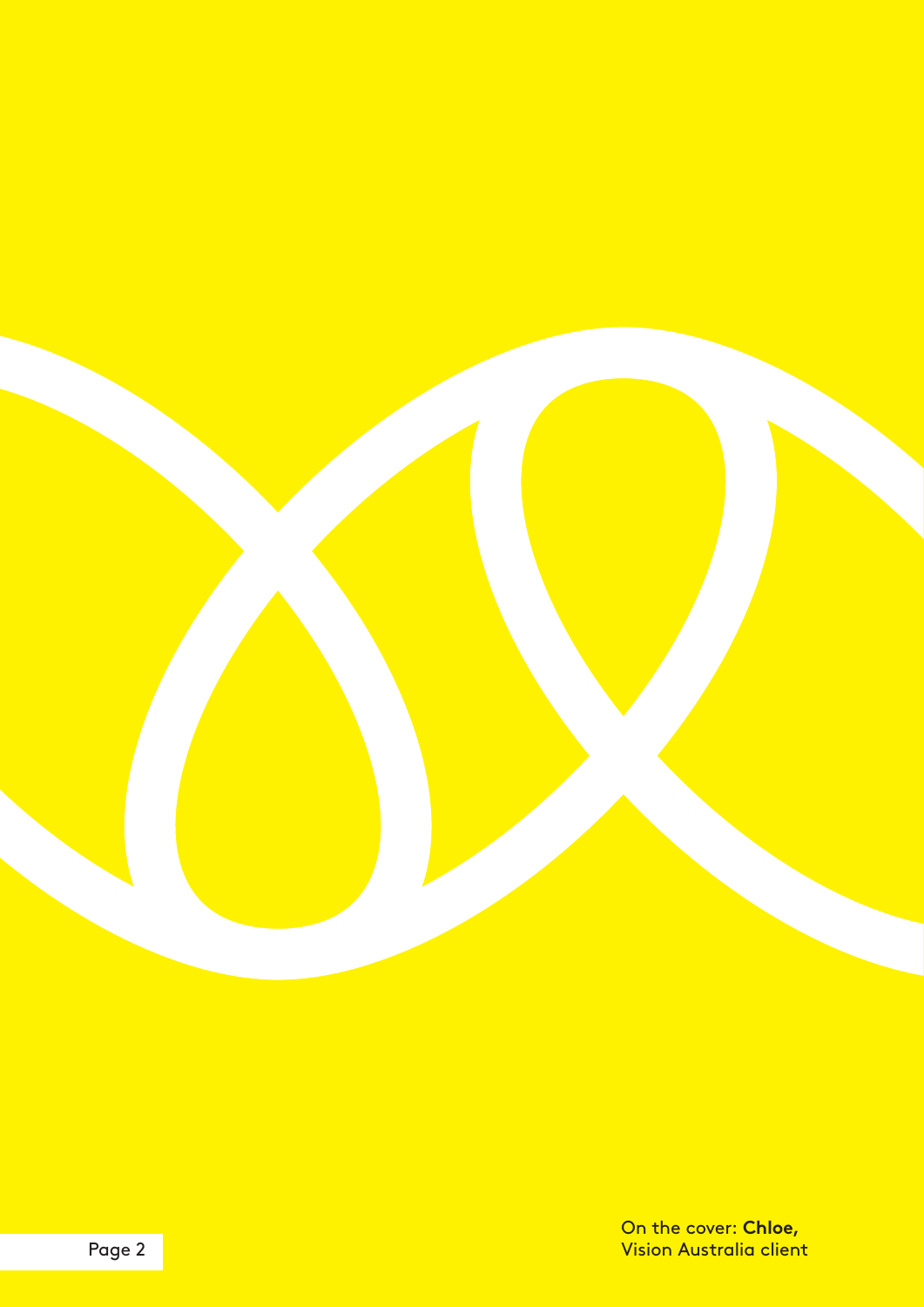### **Supporting your school team, teachers, students and their families**

Every student in your school is unique and they interact and learn in their own way. Much of how we learn in life is gained through our vision. So students who are blind or have low vision need to gather information about their world in diferent ways. Vision Australia understands the challenges that blindness and low vision can create for students.

We are funded by the Queensland Government Department of Education. Under the Specialist Disability Support in Schools (SDSS) Program we can support schools, providing direct services in the form of allied health assessment and intervention as well as consultation and in-service training to teachers. Across all state, Catholic and independent schools in Queensland we work with school teams to support students who are blind or have low vision.

Our services build the capacity of the school team and support the individual learning requirements for each student within their educational setting. Interventions are designed to maximize your student's access to and participation in the curriculum, enhancing their engagement and assisting them to achieve school goals. We deliver therapy and consultation face-to-face at school and via teleservices (i.e. phone or video conference).

Our team includes occupational therapists, physiotherapists, speech and language pathologists, psychologists, orientation and mobility specialists and access technology specialists. We specialise in blindness and low vision support. We know how to support students to acquire skills in the Expanded Core Curriculum (ECC). These are the compensatory skills that help students access information, complete their school work using technology, get around safely and efficiently, and prepare for their life beyond school.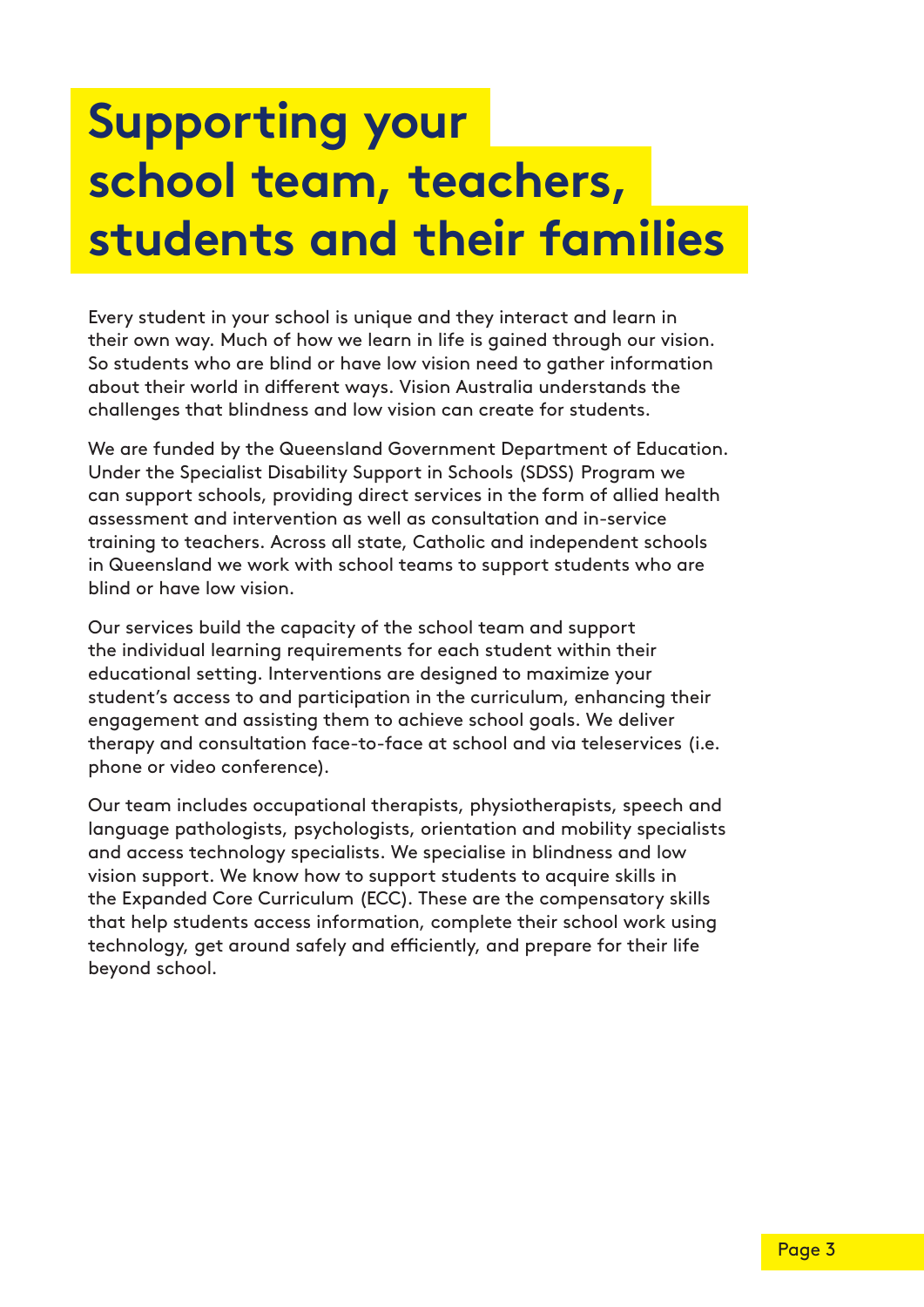### **When to refer**

If you have a student who is blind or has low vision and is experiencing any of the below issues, it might be worth teaming up with Vision Australia for support.

If they:

- Don't want to participate in sport or physical education class (PE)
- Sit awkwardly at their desk
- Frequently ask for help in the classroom
- Complete worksheets and activities very slowly
- Have trouble reading and spelling
- Don't want to play or are always by themselves
- Rely on other students to take them to the bathroom or lunch areas
- Have difficulty remembering how to get from one place to another



 Vision Australia client **Jack**,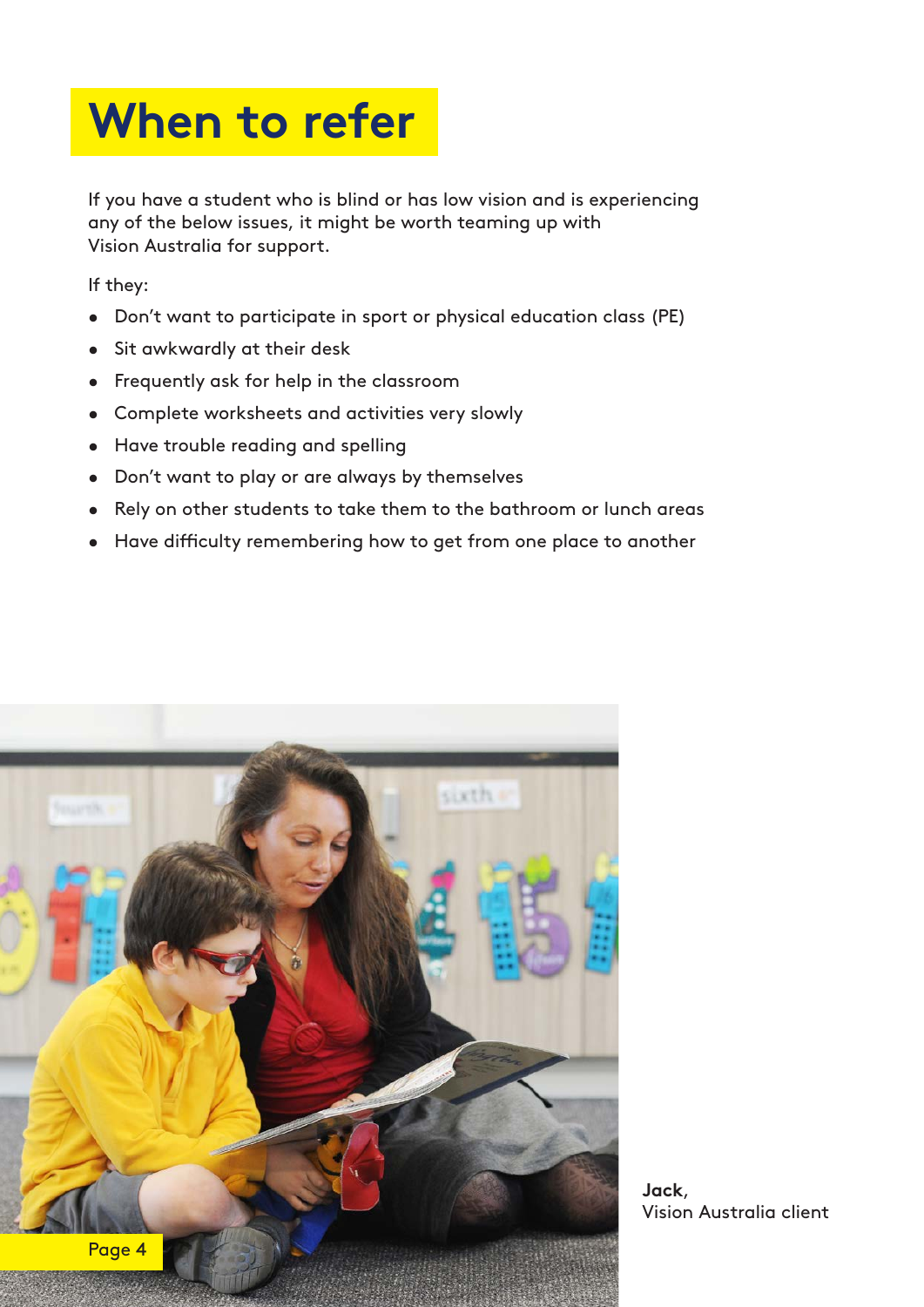### **Vision Australia's team of experts**

#### **Physiotherapists**

- Support students to gain good posture for class activities to optimise their residual vision
- Help students to learn gross motor and mobility skills to participate in sports, PE (and on the playground)
- Provide recommendations on how to modify physical activities and games so students can be included

#### **Occupational therapists**

- Help students with strategies to access information in the classroom
- Support students to overcome difficulties with participating in class activities
- Recommend the most effective place for the student to sit
- Show them how to organise their desk so they know where everything is
- Assist them with their pencil grip or computer typing
- Introduce them to equipment that will make learning quicker and easier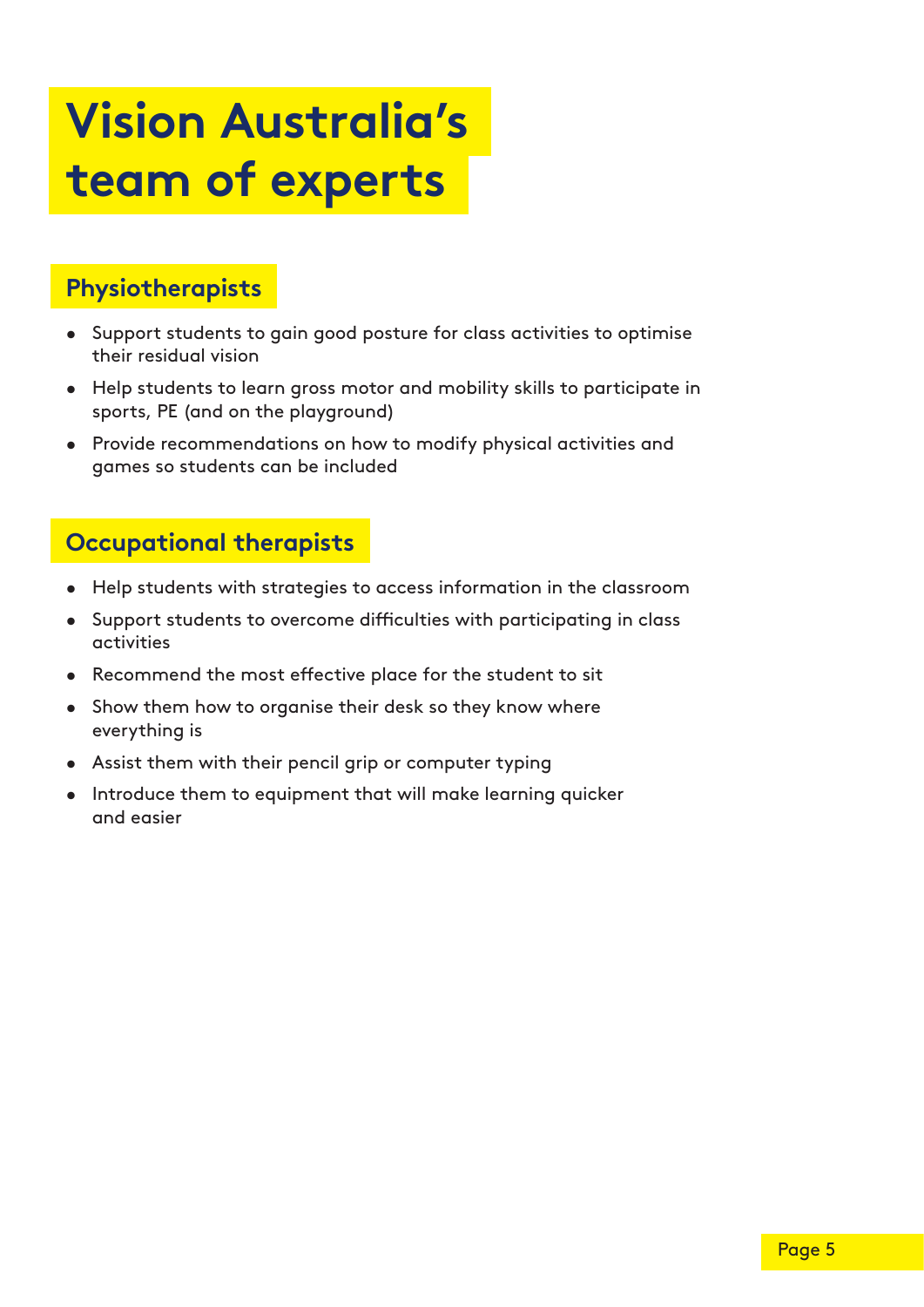#### **Speech pathologists**

- Work with students to improve their language and literacy skills so they are engaged with all material and can reach their learning milestones
- Support students to learn conversational and social skills so they connect with their friends and peers on the playground

#### **Orientation and mobility specialists**

- Help students to move around the school and classroom independently
- Assist students to understand where they are in school, where their classroom is and how to get to diferent areas in the school

#### **Psychologists**

- Support to adjust socially and emotionally to changes in vision
- Help students work on their problem solving, resilience and social skills
- Assist students to develop self-regulation, self-esteem and confidence

#### **Access technology specialists**

- Assess a student's needs and recommend a range of equipment or technology for them to engage with all classroom material
- Provide training for students on how to use the recommended assistive technology. Equipment may be loaned or trialled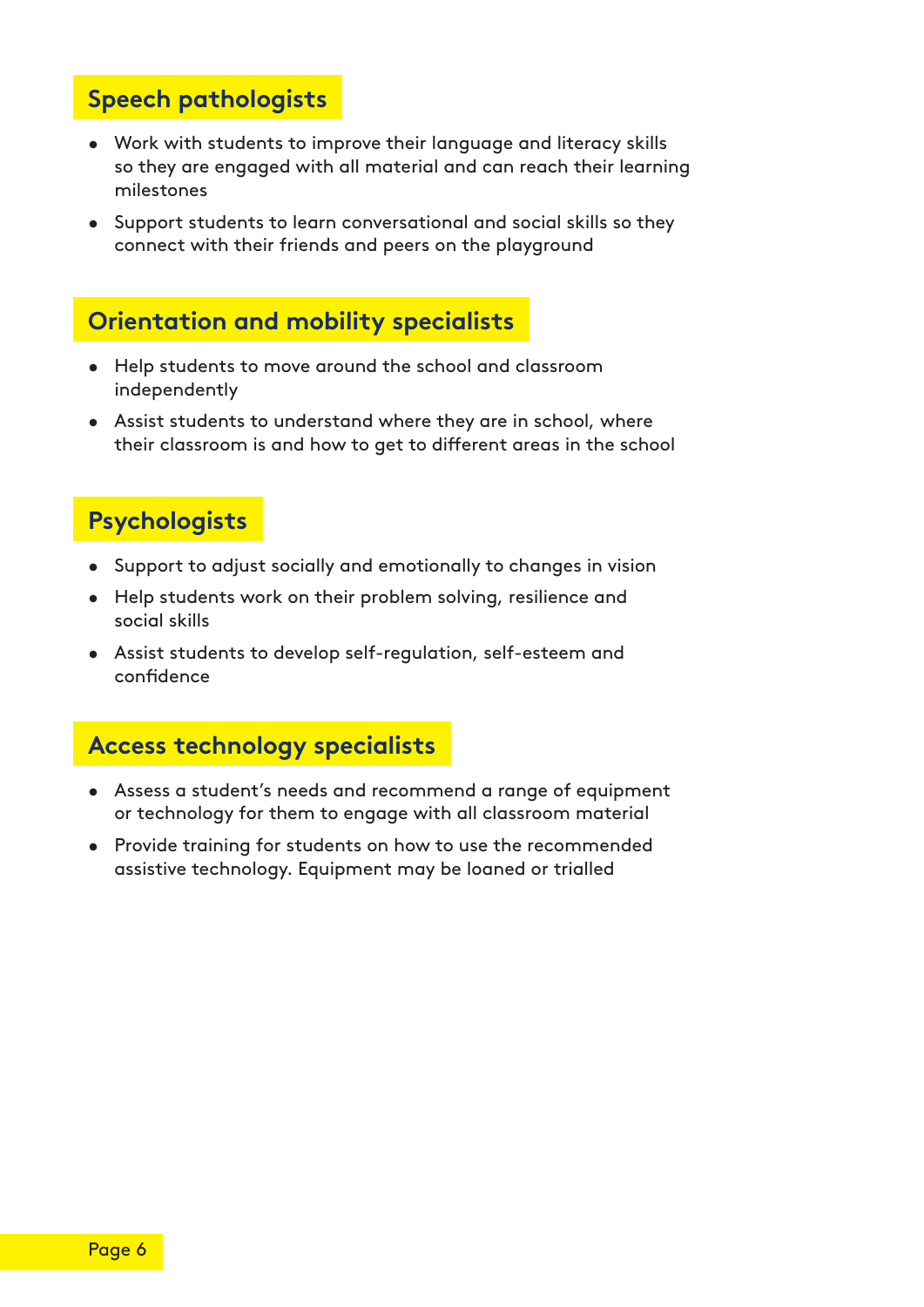### **Services tailored to meet your school's needs**

As well as providing individual support to students, Vision Australia can also design services to support the school to support the student.

This might look like:

- A whole of class approach where teachers have identifed all students within the class have a common goal (e.g. therapy sessions where the whole class joins in)
- A whole of year level approach where the school's identifed students would benefit from a presentation or workshop about blindness and low vision for example
- An intensive program of therapy to the student over a short block of time (e.g. a week) designed to quickly improve students learning skills
- In-service or professional development training for school staff on topics like supervising exercise programs designed by Vision Australia physiotherapists, engaging students through online learning, etc

All services can be delivered at school or via teleservices.



 Vision Australia client **Aston**,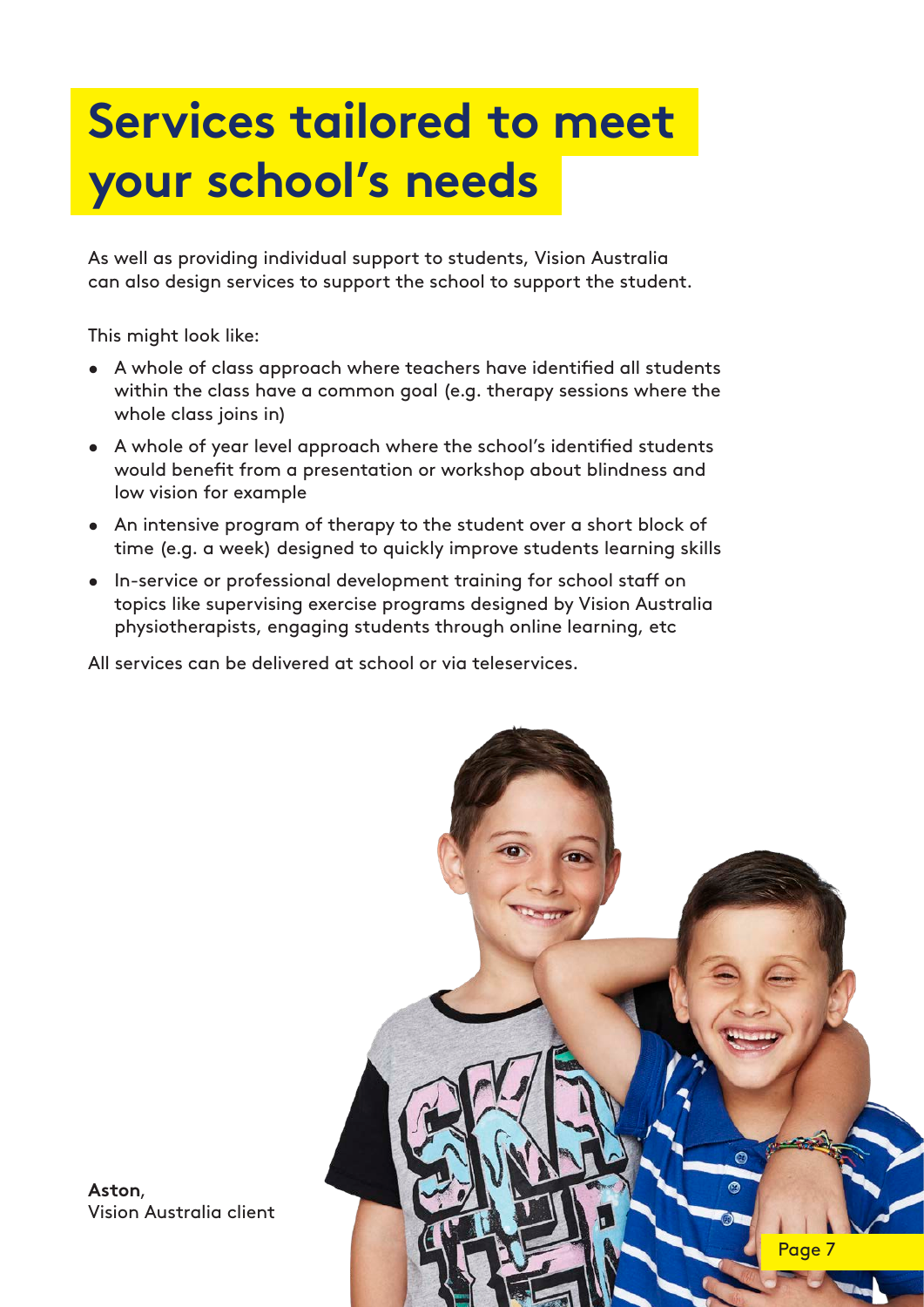## **Our equipment library**

Schools can borrow equipment from Vision Australia's specialised equipment library. The types of equipment we loan out can enhance students learning by making things easier and quicker. For a complete catalogue of equipment or to place a loan request please email us on [SDSS.EquipmentLoans@visionaustralia.org](mailto:SDSS.EquipmentLoans@visionaustralia.org)